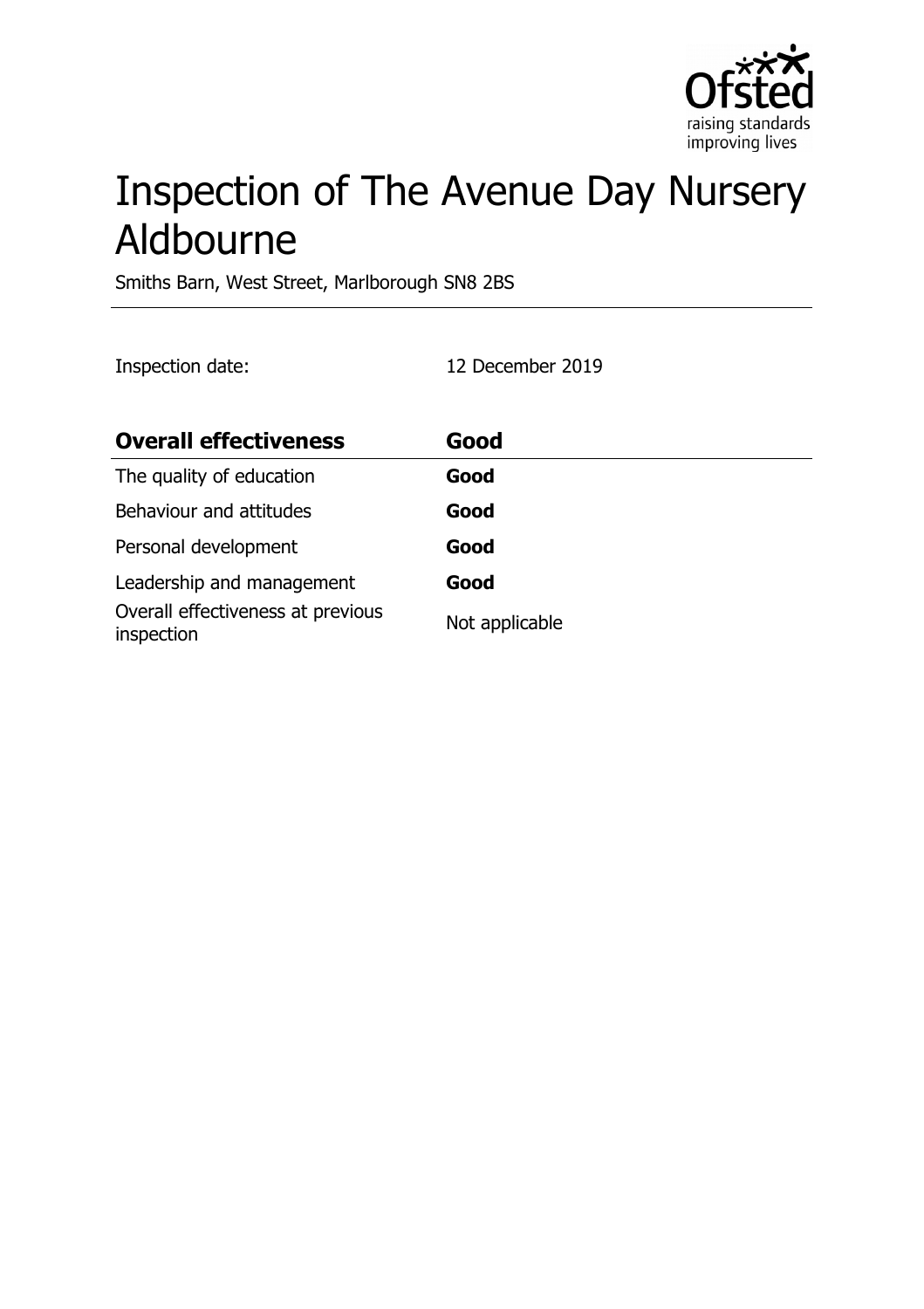

# **What is it like to attend this early years setting?**

#### **The provision is good**

Children and babies are very happy and behave well. The caring staff praise children regularly for their efforts and achievements, which motivates them to learn and builds their self-esteem. For example, children learn to persevere as they put on and take off outfits displayed in a role play area. Children learn the physical, social and communication skills they need for their next stage of learning and their move to school. For instance, older children learn to wait patiently for their turn to use a programmable toy. Children build good relationships with their friends. They share stories and frequently use books to increase their vocabulary and talk about what they have been doing with their families, such as decorating a festive tree. Children develop an understanding of the importance of good hygiene skills. As an example, older children know why they must wash their hands before they eat, and younger children learn how to use tissues in the 'snuffle station.' Children, including babies benefit from long periods of uninterrupted time in the fresh air in an exciting, safe and secure outdoor play area, where they listen for sounds they can recognise and dig with gusto in a sandpit. This area helps children experience closely supervised risks. For instance, they eagerly negotiate around each other on ride-on toys, learning how to keep play spaces safe and prevent accidents.

#### **What does the early years setting do well and what does it need to do better?**

- $\blacksquare$  The nursery is led by passionate owners, who are genuinely committed to providing high quality care and education for children. The senior manager works closely with the staff team, who reflect effectively on their practice and make continuing improvements to create a safe and secure learning environment for children to achieve.
- $\blacksquare$  Key persons establish very positive partnerships with parents and daily verbal dialogue is encouraged. Parents share observations of their children at home from the start and say they value the suggestions for home learning activities. These help them feel involved in their children's learning. Parents comment they can also view detailed noticeboards, displays and newsletters to gain information relating to the nursery.
- Staff plan exciting experiences for children based on their interests. Children explore, investigate and create with enthusiasm. For example, they use a wide range of different resources, materials and objects, such as metal household items, magnifying glasses and wooden blocks in their imaginative play. Children enjoy good opportunities to develop their creative skills. For example, they pretend to be cooks as they use toy tools to mix dough and peppermint to make Christmas cookies.
- $\blacksquare$  The manager makes regular checks of children's assessments to ensure that any potential learning needs are recognised and met quickly. Staff work well together to address these gaps, such as speech or hearing difficulties, that may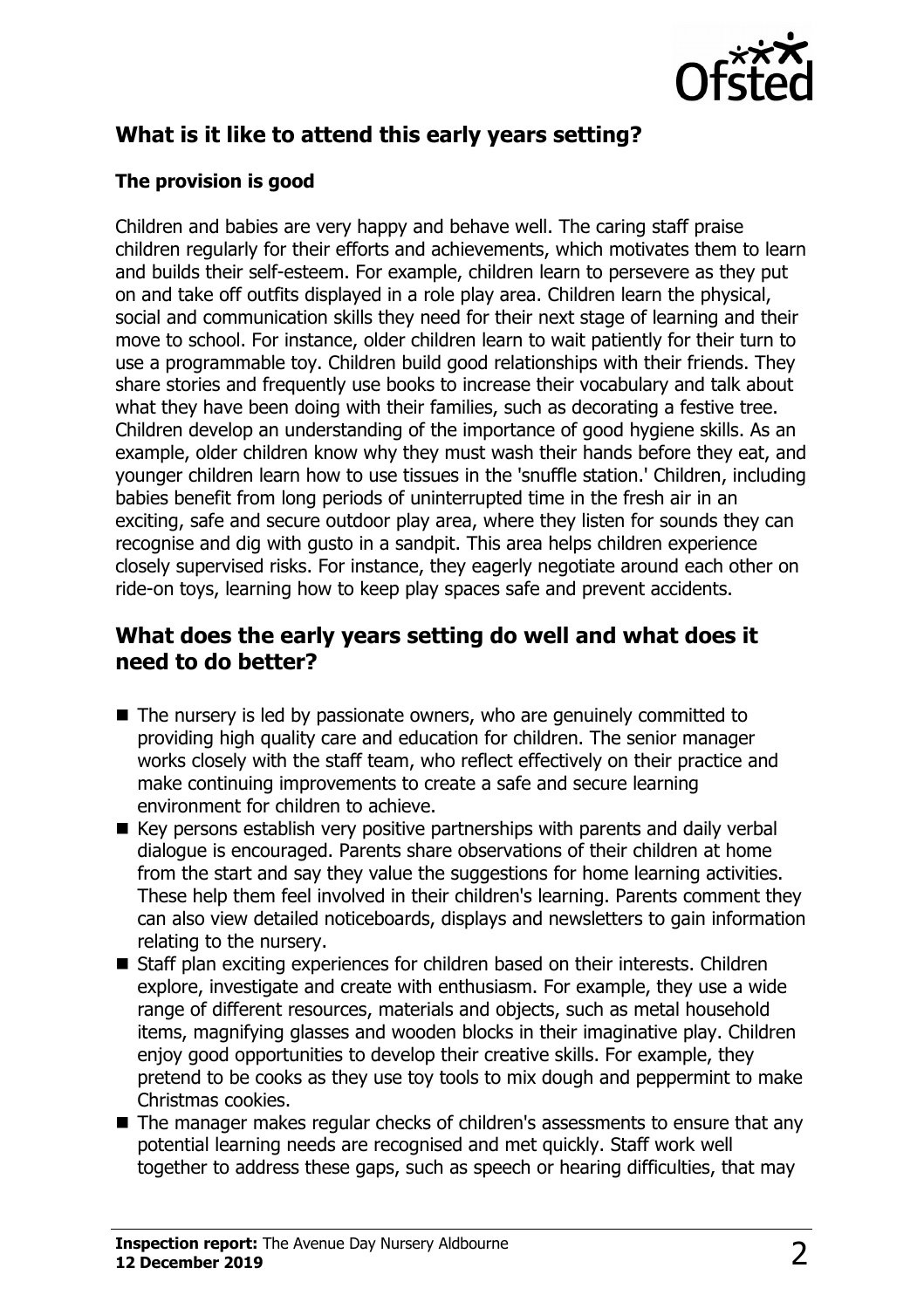

require additional support, for example, in small group activities.

- Staff support older children's understanding of numbers, letters and familiar words, such as their names, to good levels in planned group activities. This helps them gain some useful skills in preparation for school. However, staff do not consistently make the most of opportunities to further extend all children's interest in mathematical learning and literacy skills during free play and routine activities.
- $\blacksquare$  Staff provide children with first-hand experiences when learning about the world around them. For example, they grow flowers and fruit, such as winter squash and learn how to help feed birds in winter months.
- $\blacksquare$  The manager checks staff practice routinely and supports them to develop their skills, to maintain the good quality of teaching. Supervision meetings are in place for the staff team and staff are committed to attending ongoing training. They share any new knowledge with other members through regular staff meetings. However, recently improved action plans to develop teaching practice to consistently very high standards are only just beginning to make a positive difference to children's learning.

## **Safeguarding**

The arrangements for safeguarding are effective.

Management has a secure understanding of the safeguarding and welfare requirements and ensure the whole team share this knowledge, as an example, through quizzes and discussions. Staff are aware of their role and responsibilities should they have a concern about a child and are clear about what to do in these situations. Recruitment procedures are strong, and all staff undergo checks to ensure they are suitable to work with children. Staff are required to complete regular first-aid training, and new staff benefit from an in-depth induction programme. The manager ensures that ratios are maintained at all times, effectively promoting the safety and security of children.

## **What does the setting need to do to improve?**

#### **To further improve the quality of the early years provision, the provider should:**

- $\blacksquare$  increase opportunities to support children's emerging interest in letters and their sounds, and to use mathematical concepts to develop their problem-solving and thinking skills
- $\blacksquare$  develop plans to improve the quality of teaching to bring it to a consistently very high standard.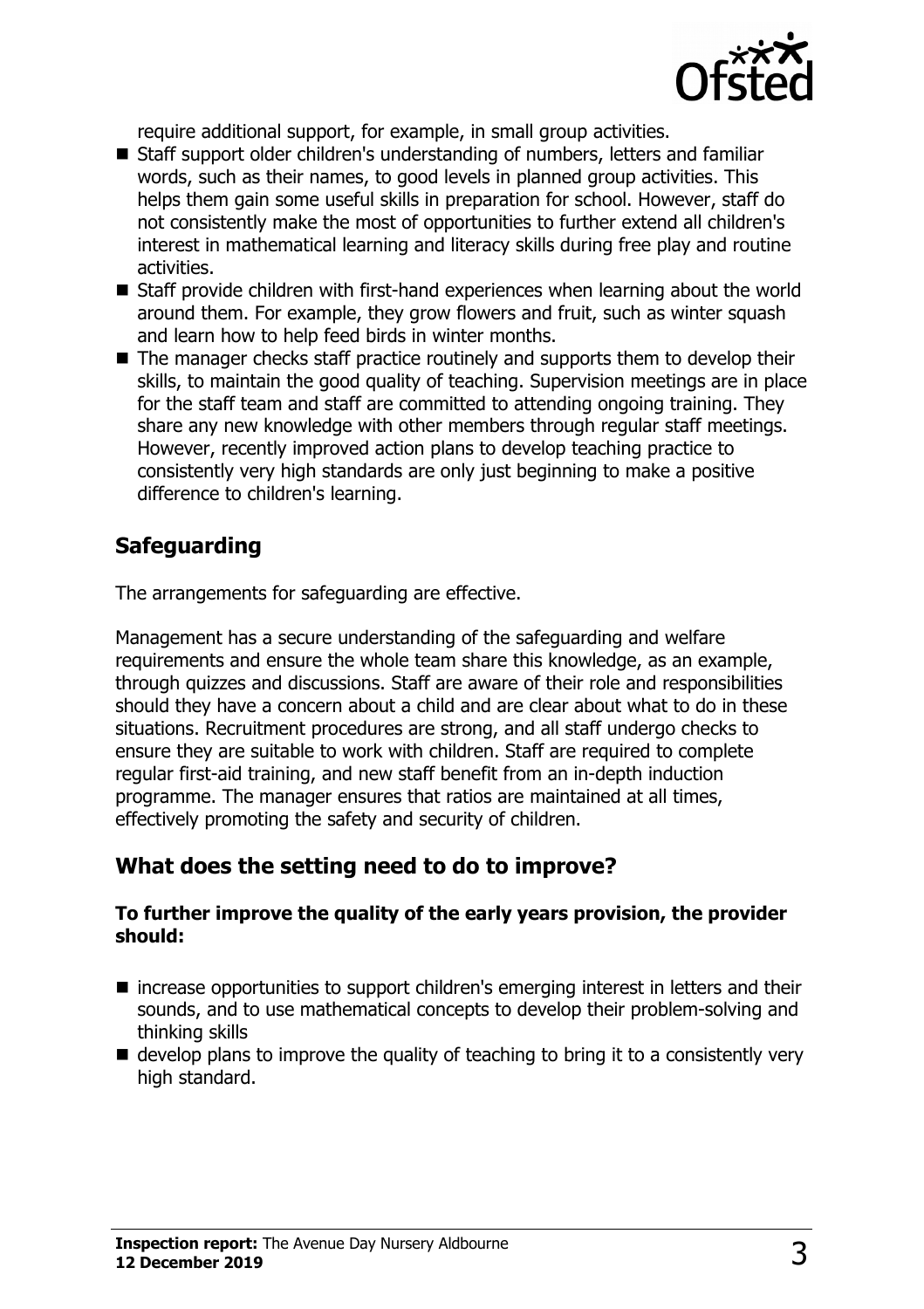

| <b>Setting details</b>                       |                                                                                      |
|----------------------------------------------|--------------------------------------------------------------------------------------|
| Unique reference number                      | EY547708                                                                             |
| Local authority                              | Wiltshire                                                                            |
| <b>Inspection number</b>                     | 10103651                                                                             |
| <b>Type of provision</b>                     | Childcare on non-domestic premises                                                   |
| <b>Registers</b>                             | Early Years Register, Compulsory Childcare<br>Register, Voluntary Childcare Register |
| Day care type                                | Full day care                                                                        |
| Age range of children                        | $0$ to 4                                                                             |
| <b>Total number of places</b>                | 38                                                                                   |
| Number of children on roll                   | 33                                                                                   |
| Name of registered person                    | The Avenue Day Nursery Partnership                                                   |
| Registered person unique<br>reference number | RP901025                                                                             |
| <b>Telephone number</b>                      | 01672 541 730                                                                        |
| Date of previous inspection                  | Not applicable                                                                       |

#### **Information about this early years setting**

The Avenue Day Nursery registered in 2017 and is one of four nurseries owned and run by the same provider. It is based in Aldbourne, near Swindon, Wiltshire. The nursery is open each weekday from 7.45am until 6pm, for 51 weeks a year. The nursery employs seven members of staff including the manager. Of these, one staff holds a relevant early years qualification at level 5, one holds a qualification at level 4 and four staff hold appropriate early years qualifications at level 3. The nursery is in receipt of funding for the provision of free early education for children aged two, three and four years.

## **Information about this inspection**

**Inspector**

Jan Harvey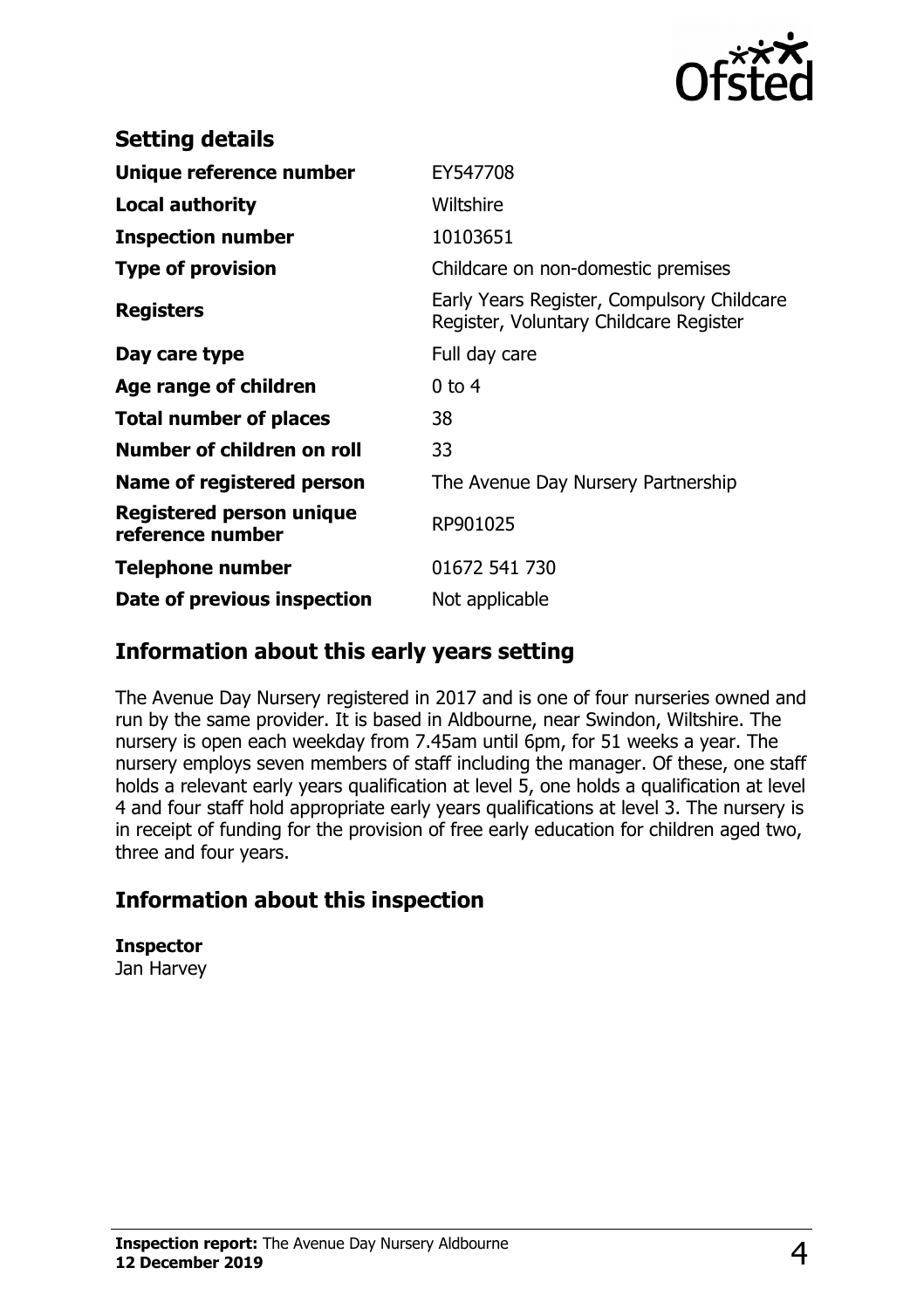

#### **Inspection activities**

- $\blacksquare$  The inspector observed interactions between staff and children, and the impact these have on children's learning, in the playrooms and outdoors.
- $\blacksquare$  The inspector carried out a joint observation with the senior manager and discussed how the setting organises the curriculum.
- $\blacksquare$  The inspector examined a range of documentation, including children's records, staff planning, risk assessments, policies and recruitment procedures.
- $\blacksquare$  The inspector held discussions with the provider, senior manager, deputy manager, staff, children and parents at appropriate times.
- $\blacksquare$  The inspector checked evidence of staff suitability to work with children, and their qualifications.

We carried out this inspection under sections 49 and 50 of the Childcare Act 2006 on the quality and standards of provision that is registered on the Early Years Register. The registered person must ensure that this provision complies with the statutory framework for children's learning, development and care, known as the early years foundation stage.

If you are not happy with the inspection or the report, you can [complain to Ofsted.](http://www.gov.uk/complain-ofsted-report)